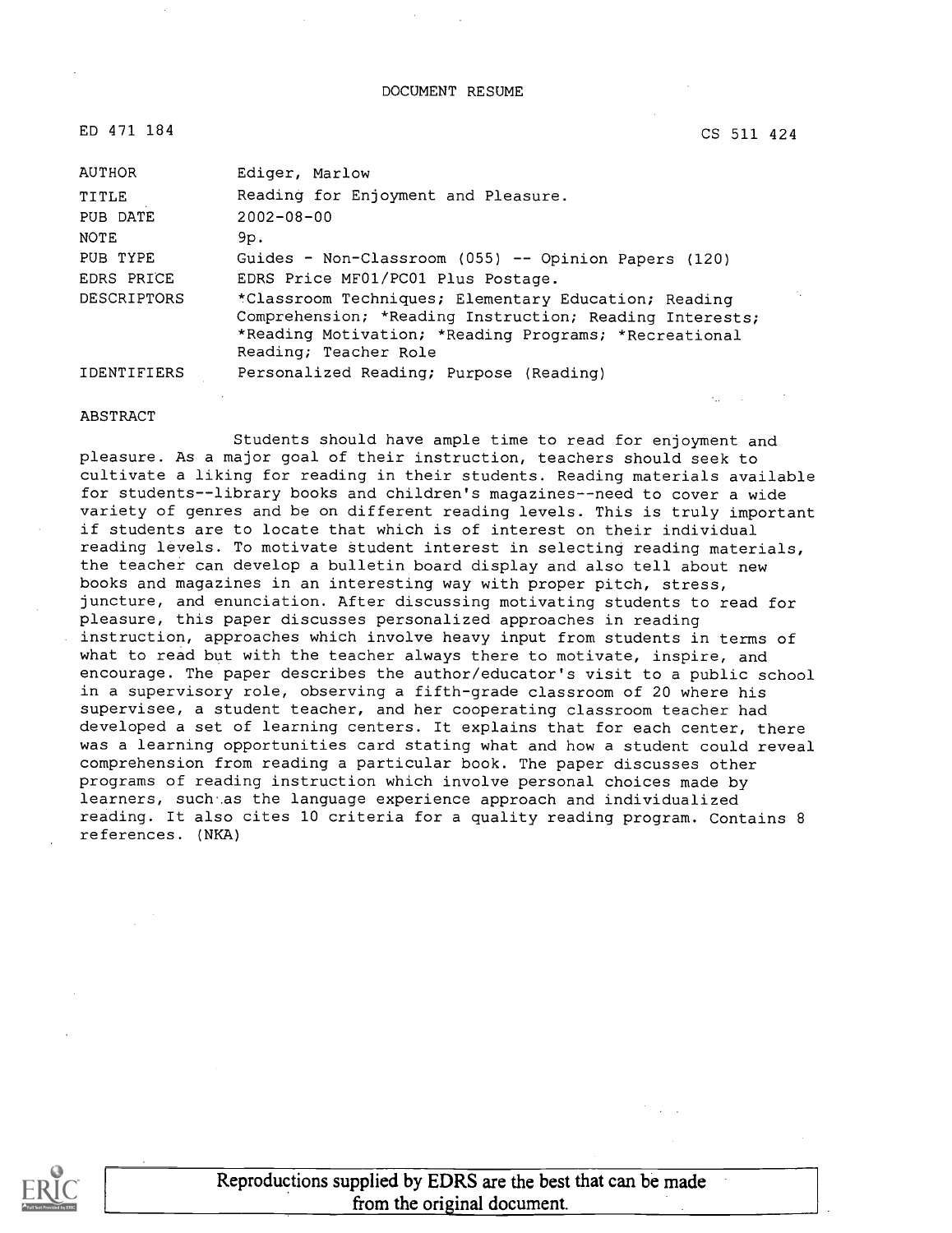Reading for Enjoyment and Pleasure.

by Marlow Ediger

 $\frac{1}{2}$  .

PERMISSION TO REPRODUCE AND DISSEMINATE THIS MATERIAL HAS BEEN GRANTED BY

Ediger

TO THE EDUCATIONAL RESOURCES INFORMATION CENTER (ERIC)

- U.S. DEPARTMENT OF EDUCATION<br>
CHICE of Educational Research and Improvement<br>
EDUCATIONAL RESOURCES INFORMATION<br>
CENTER (ERIC)<br>
This document has been reproduced as<br>
received from the person or organization<br>
originating it.
- 
- Minor changes have been made to improve reproduction quality.

Points of view or opinions stated in this document do not necessarily represent official OERI position or policy.

# BEST COPY AVAILABLE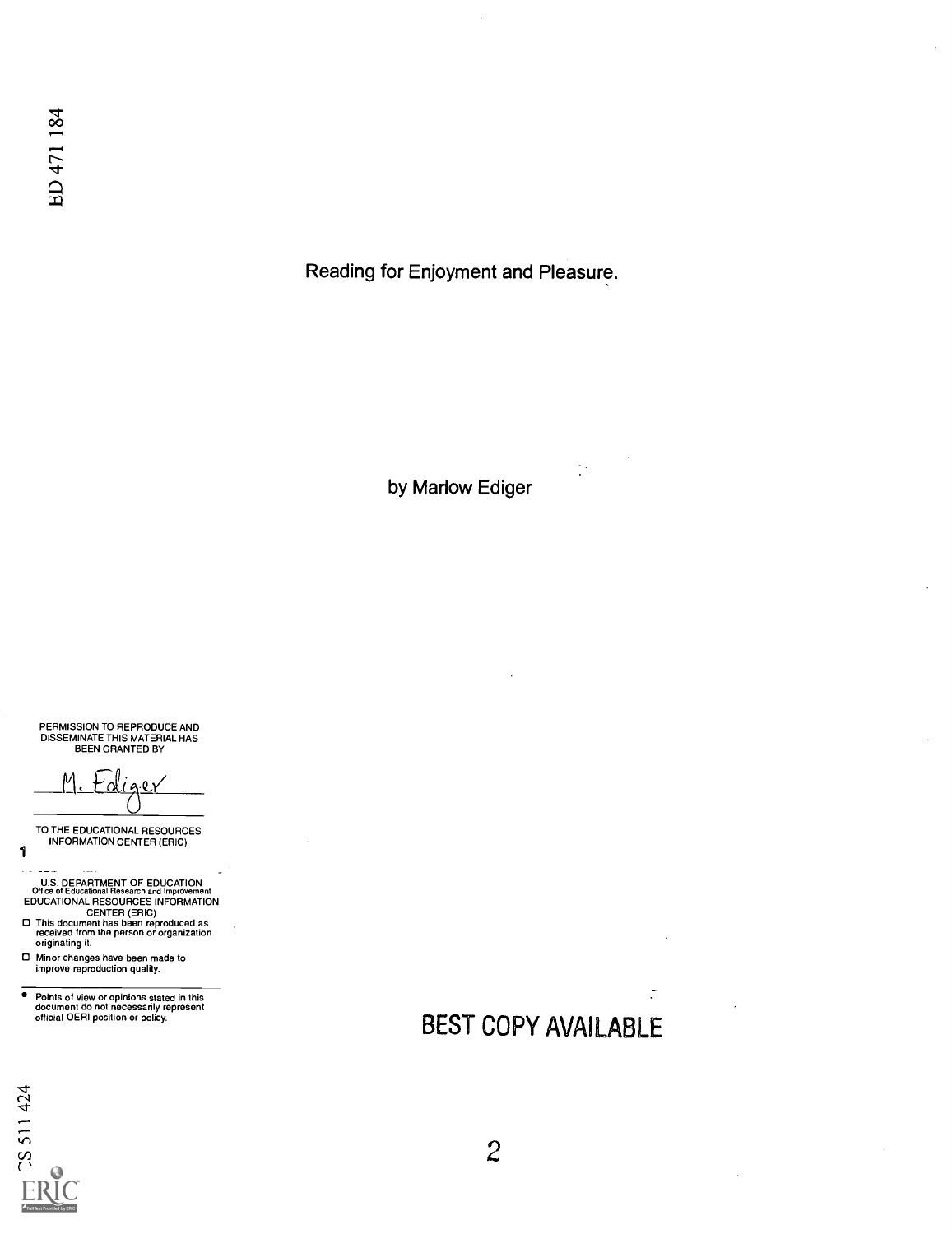### READING FOR ENJOYMENT AND PLEASURE

Pupils should have ample time to read for enjoyment and<br>pleasure. Developing a liking for reading should be a major goal of instruction. When teaching in a two teacher rural school, 1955-<br>1957, the author experienced two sole members of the seventh grade; one read on the fifth grade level, as measured by a standardized test. He, however, was very interested in browsing through encyclopedias and looking at the pictures therein, also reading some of the script underneath selected illustrations. The script may have been made more meaningful due to the illustrations above the print. The content might have caught the attention of the reader due to interest factors. Perhaps, the illustrations brought on interest in learning and in reading chosen scripts. It was amazing what this seventh grader, reading on the fifth grade level, was learning. What was learned from encyclopedia browsing was frequently brought into discussions in social studies as well as other curriculum areas. These incidences, occurring regularly, seemingly, indicated the need to use the interests of pupils to help each achieve as much as possible in reading and in all curriculum areas.

### Pupil Interests and Learning

Reading materials for pupils, library books and children's<br>magazines, need to cover a variety of genre and be on different<br>reading levels. This is truly important if pupils are to locate that<br>which is of interest on their reading materials. This can be done by the teacher developing a fascinating bulletin board display and telling about new literature about new books and magazines in an interesting way with<br>proper pitch, stress, juncture, and enunciation. The appetites of<br>children need to be motivated to read, read, and read!<br>Giving inexpensive rewards for a certain num

books read is controversial and seemingly reading should be done through intrinsic, not extrinsic motivation. Thus, reading is done for reasons of having an inward desire to acquire

First, pupils should have time to engage in exploring what is<br>of interest to read in the classroom. Wile supervising university<br>student teachers in the public schools, the author, during<br>several visits, noticed a pupil in pictures and reading from a set of science encyclopedias. The

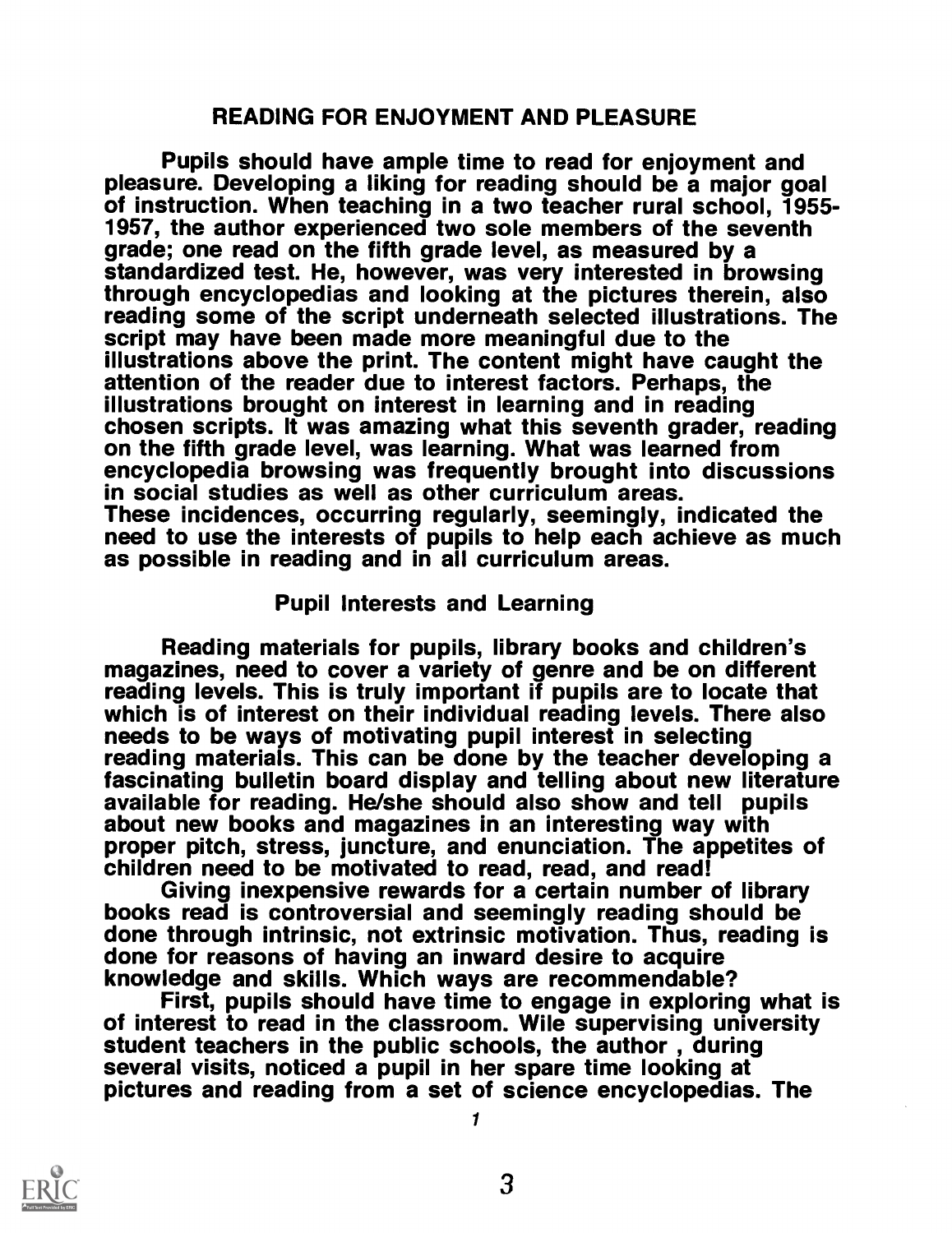regular teacher confirmed that the pupil had much interest in science and in the science encyclopedias. There generally are twelve volumes, as a minimum, in any set of encyclopedias and these do provide pupils with many opportunities to learn from pictures. While pupils are viewing the pictures, they do look at selected words and are building their sight vocabularies. The pictures also provide much background information for reading.<br>Certainly, the attitudinal dimension for learning must be<br>increased at a high rate due to pupils engaging in voluntary browsing, viewing illustrations, and reading. If quality attitudes<br>exist, this should assist pupils to increase their skills in reading as well as comprehending content. Ample opportunities should be given to pupils to share ideas read and pictures viewed in informal as well as formal settings (Ediger and Rao, 2000, Chapter Seventeen). There might be problems pertaining to a few pupils who waste time rather than in browsing. Here, the teacher may do the

following to incur interest in reading or looking at pictures: 1. show these pupils individually what may interest them. The teacher needs to observe each child carefully to know what it is that will engage and capture that pupil's attention.

may work in a hands on approach in learning such as in making<br>a diorama/art project which relates to what has been read and studied in an ongoing unit of study.

3. have an aide read an appealing book aloud to these pupils.

4. let these learners choose a desired alternative activity (Ediger, 2001, ERIC # ED 456419).

### Personalized Approaches in Reading Instruction

Personalized procedures in reading instruction involve rather heavy input from pupils in terms of what to read. The psychology back of these approaches is that pupils will be more heavily engaged in learning to read if their choices of reading materials are honored. Pupils, individually, choosing what to read will be based on their personal choice of content and reading level of the involved book or reference material. Intrinsically the learner will select that which is perceived as<br>being worthy and enjoyable. Sequence of reading materials<br>chosen will reside within the pupil, not the teacher. Pupils then<br>individually prefer a selected or pacing of the reading experience will also be determined by the

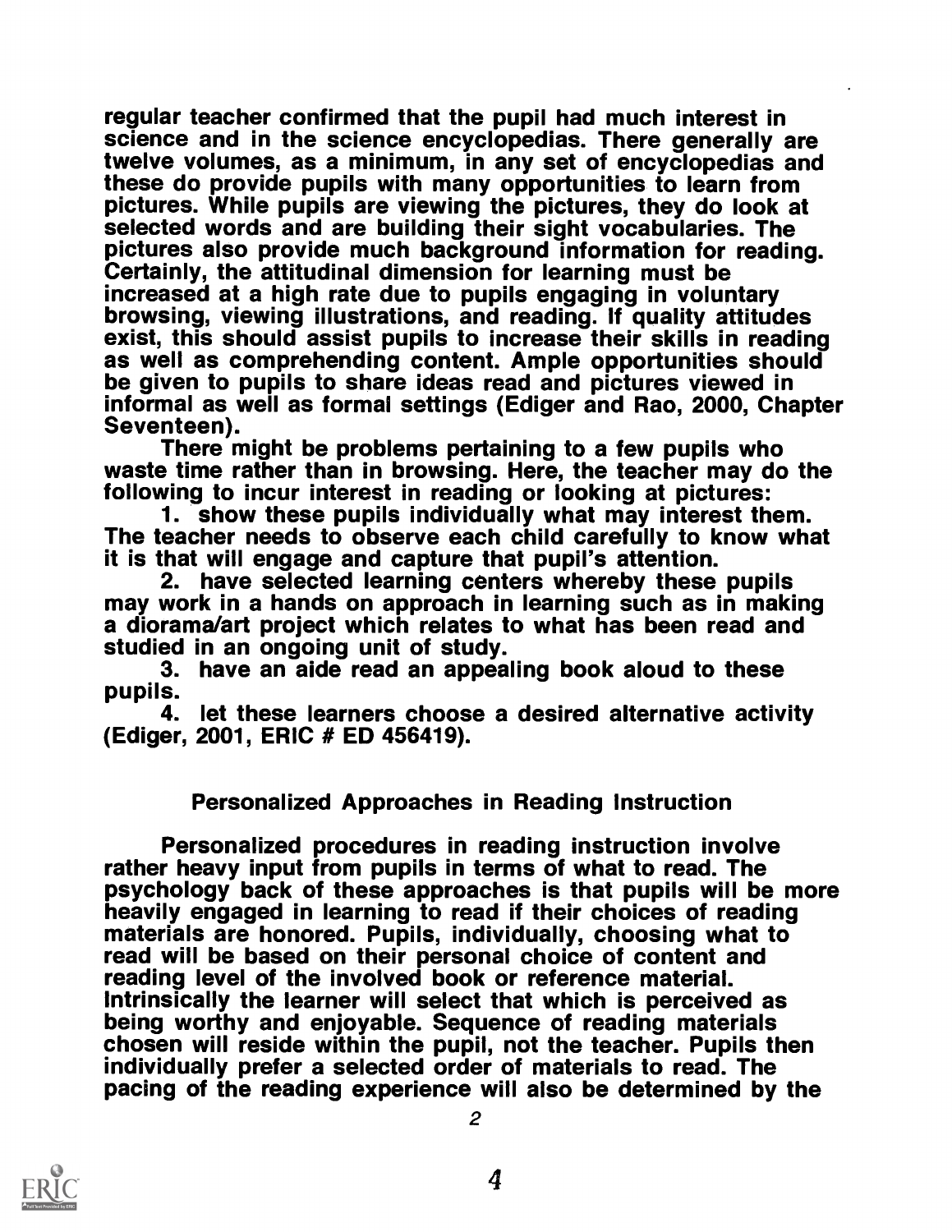pupil. The teacher is always there to motivate, inspire, and encourage. All obstacles to reading achievement should be removed when freedom of choice in choosing reading materials is in evidence (Ediger, 2001, ERIC,  $#$  ED 458523)

When visiting a public school in supervising a university student teacher (ST), the author observed a fifth grade classroom of twenty whereby the former and her cooperating teacher had developed a set of learning centers. At the five centers, a large heading for each indicated the general topic of library books contained thereon. Center one contained library books on animal life whereas the others contained headings for the following respectively: adventure stories, biographies, foreign countries, and nature. For each center, there was a learning opportunities card stating what and how a pupil could reveal comprehension from reading a particular book. Thus, for a pupil who chose a biographical book, the following possibilities<br>were listed to indicate comprehension:<br>1. draw an illustration showing a typical home of his/her<br>day.<br>2. develop a creative dramatics presentation with two o

school day in his/her life and times.

3. write a limerick on the biographee's experiences.

4. construct a model, using the materials at the center, on one item played with as a child by the biographee.

'5. develop and describe a different main character as compared to that listed in the book read (See Ediger, 2001, ERIC # ED 458623).

Each pupil selected two of the five choices in order to<br>reveal that which had been learned from reading a biographical book. The student teacher and the cooperating teacher assisted<br>pupils with word identification in reading library books as well as with the comprehension projects chosen. The library books were changed every three to four weeks depending upon the present interests of involved pupils. This gave pupils opportunities to select reading materials of personal interest as well as broaden these interests with a new set of ensuing titles. Learners also tended to develop and maintain interest in reading with a wide variety of topics and titles to choose from. The choices for evaluation of reading achievement were varied and involved<br>pupils to choose the intelligence(s) desired from the learning<br>opportunities card to complete a project. (See Gardner, 1993). The reading level of a library book to be read was decided upon<br>by the involved reader. The student teacher/cooperating teacher

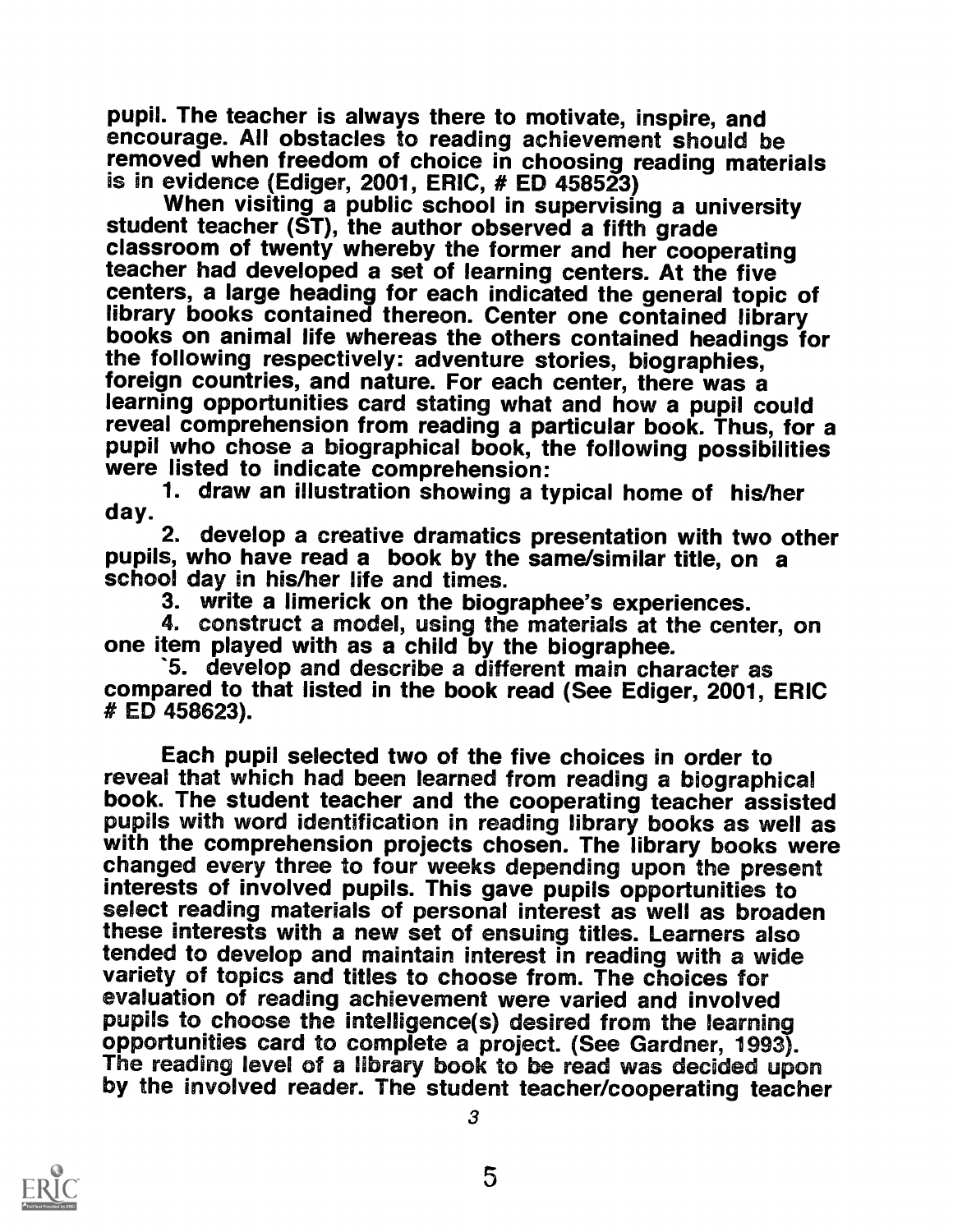were there to give individual help in selecting a library book for reading if a pupil was not able to make a choice. The two teachers worked as a team throughout the student teaching experience. The learning opportunities card required much effort<br>and cooperation between the two teachers. Pupils were allowed<br>much leeway in choices of evaluation to be made of reading comprehension and yet they faced selected delimitations. If a pupil wanted to indicate a different way, he/she could talk to one<br>of the two teachers about an alternative. Generally, the alternatives indicated careful thought and deliberation.<br>Both teachers felt that

1. pupils should be given choices as to what to read and how to be evaluated in progress. Pupils, they believed, did better in reading achievement if they individually could pursue personal interests in book selection and evaluation procedures.

2. pupils should become as independent as possible in making choices. Decision making is a very important skill to develop, not only presently but for the future also.

3. pupil assistance should only be given when needed on a<br>one to one basis, but also in groups if there are collective<br>needs. Assistance should be based on personal needs only. Too frequently, the teaching team felt pupils were taught reading skills which they already possessed. Rather the feelings were that reading progress is sequential, not duplication.

4. pupils should have opportunities to share information from library books read. At the end of the week. Each pupil had a chance to share content read. Projects completed were exhibited in the classroom for all to see. Even pupils and<br>teachers from other classrooms came in to see the completed or ongoing projects pupils developed to indicate comprehension.<br>This was a rewarding experience to notice the many involved interests!

5. pupils should set the tone for reading in a learning atmosphere of the importance of reading. Busy, interested readers were to be seen in the classroom. Reading was highly valued as a skill! (See Ediger, 2001, ERIC # ED 459426).

Teachers and school administrators need to provide the necessary reading materials for children so these are broad in scope and varied. An activity centered procedure of assessing pupil progress in reading needs to be accepted whereby pupils may choose how they are to be evaluated in reading achievement. Pupils need the necessary freedom to be in control of their reading program to the maximum degree possible.

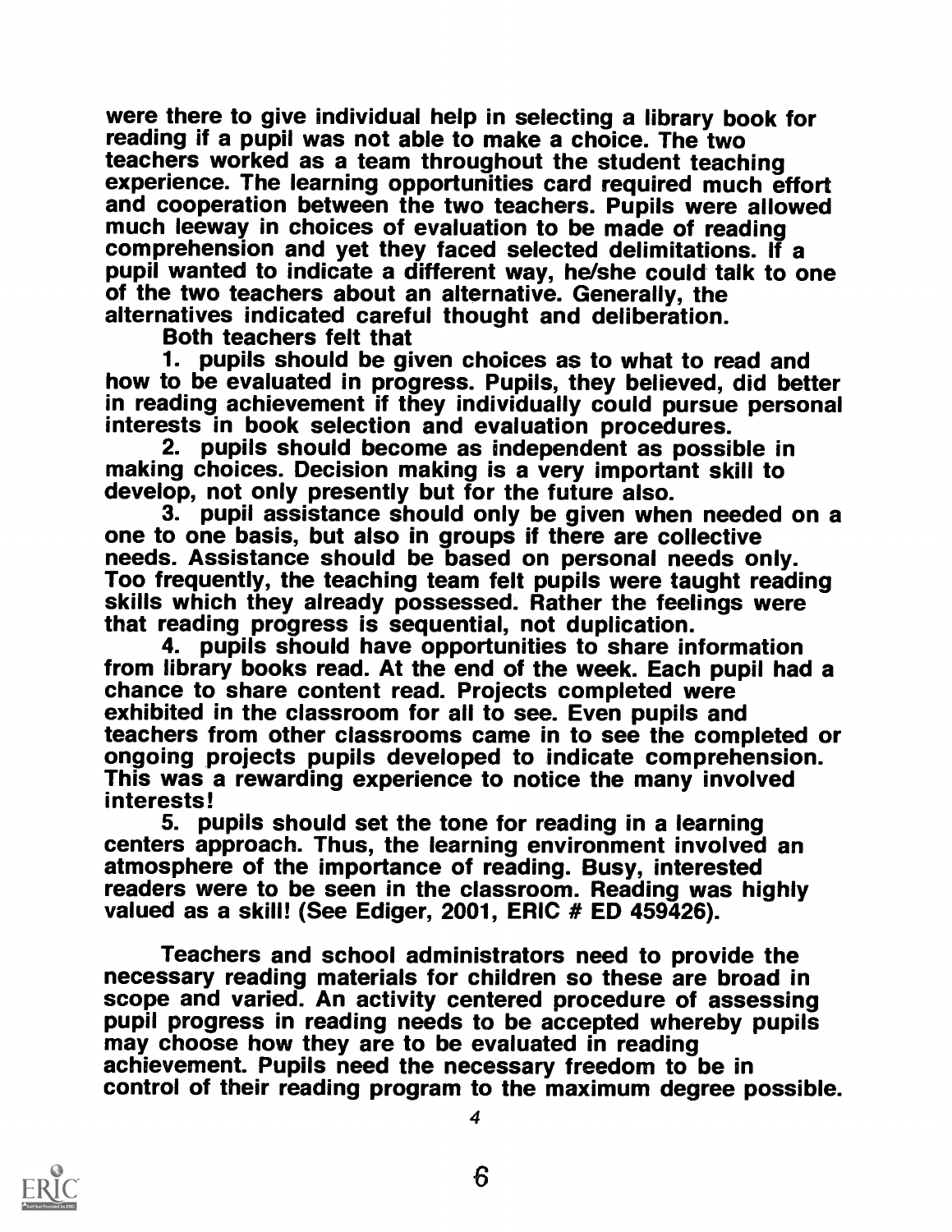Other programs of reading instruction which involve personal choices made by learners include the following:

1. language experience approach. Here, pupils view and study objects, for example, provided by the teacher at a learning<br>center. Then they provide content dictated to the teacher covering what was learned about these items of interest. The teacher records what pupils said had been observed at the center. After recording these ideas on the chalkboard, the pupils with the teacher read aloud the recorded ideas. The recorded ideas may be reread as desired.

Advantages given for using a language experience<br>approach in reading instruction are the following:

\* the teacher obtains a good knowledge of the child's level<br>of oral language use.<br>\* the pupil reads his/her own presented content on the

experience chart, thus minimizing the need to provide additional<br>background experiences prior to oral reading. The child<br>understands his/her own presented sentences on the chart.<br>\* repeated oral reading of the experience c

the need for an isolated study of phonics.<br>\* the approach is based on the present levels of pupil achievement in a small group setting which providing ideas for the experience chart.<br>\* it is based on the interests of pupils who have examined

objects on an interest center. Other sources of information might<br>be used for the experience chart, such as pupils looking through the classroom window to observe the out of doors.

2. individualized reading whereby the individual pupil<br>chooses a library book from among others. There needs to be a<br>wide variety of titles or genera to select from, as well as books<br>on different reading levels. The pupil reading choices. A conference with the teacher is usually held after the pupil has read a library book to check the latters word identification skills and comprehension.

Somewhat opposite of using the intrinsic interests of pupils in developing the reading curriculum include<br>1. programmed reading whereby the programmer carefully

designs and develops each step for pupil reading. The pupil then<br>follows the read, respond, and check approach in reading.

\* the programmer designs the program so pupils<br>experience continual success at each step of learning. This<br>holds true in a quality field tested program.<br>\* the programmer determines which is the correct answer

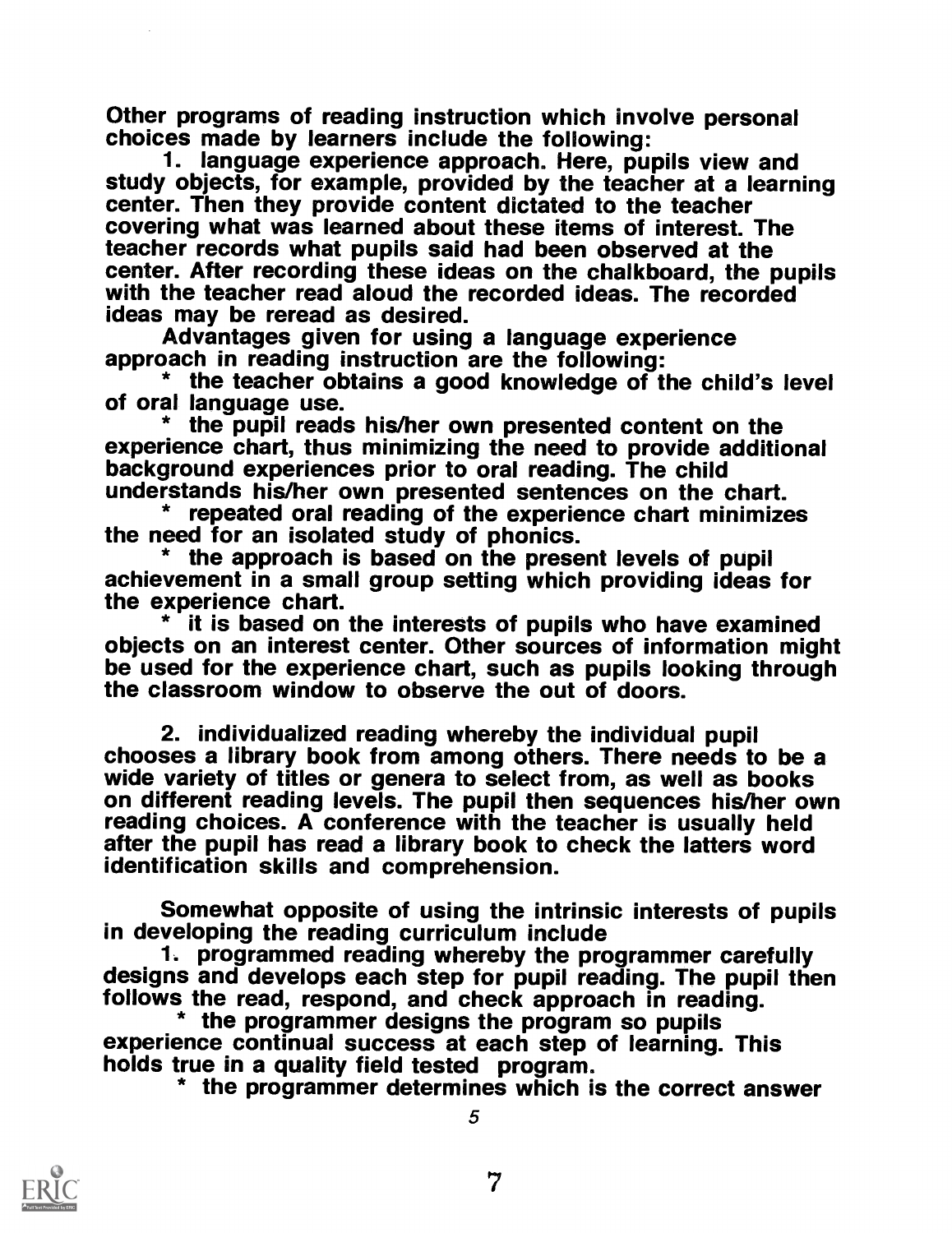for each pupil response, generally in multiple choice form. The stories in a basal have already been selected by their<br>writers.

\* a manual accompanies each basal series from which the teacher may implement the objectives provided, the learning opportunities presented, as well as the evaluation techniques listed which may be used to ascertain pupil achievement. \* most teachers use the manual as a set of suggested

teaching activities and use more of their own ideas after receiving increased experiences in teaching pupils (See Chall, 1983).

In programmed reading and in basal reader use, the interests of the child are minimized. Programmed reading may<br>involve a complete self contained program of reading instruction with little/no teacher intervention. With basal reader use in teaching a reading lesson, the teacher, among other tasks, provides background information for the pupil, prior to his/her reading the ensuing lesson. The background information is to develop interest in reading content from the basal.

A Quality Reading Program

There are selected criteria which may be emphasized to indicate the kind of reading program representing an ideal:

1. The beginning point stresses the actual reading level of the child. At this point a pupil can read the content with an approximate minimal 95 per cent rate of word recognition and a minimal 75 per cent rate of comprehension covering content read.

2. From this beginning, the pupil experiences continued success.

3. Reading materials used capture pupil interests and

 $\frac{1}{2}$  4. The listening, speaking, and writing vocabularies are integrated with the reading vocabulary.

5. The content read emphasizes quality sequence from the learner's perspective.

6. A wide variety of reading materials are available in genera and reading levels of pupils.<br>7. Multimedia are used to motivate pupils to achieve,

develop, and grow in reading.<br>8. A good library on the developmental level of pupils is <br>available to assist pupils to engage in research projects related

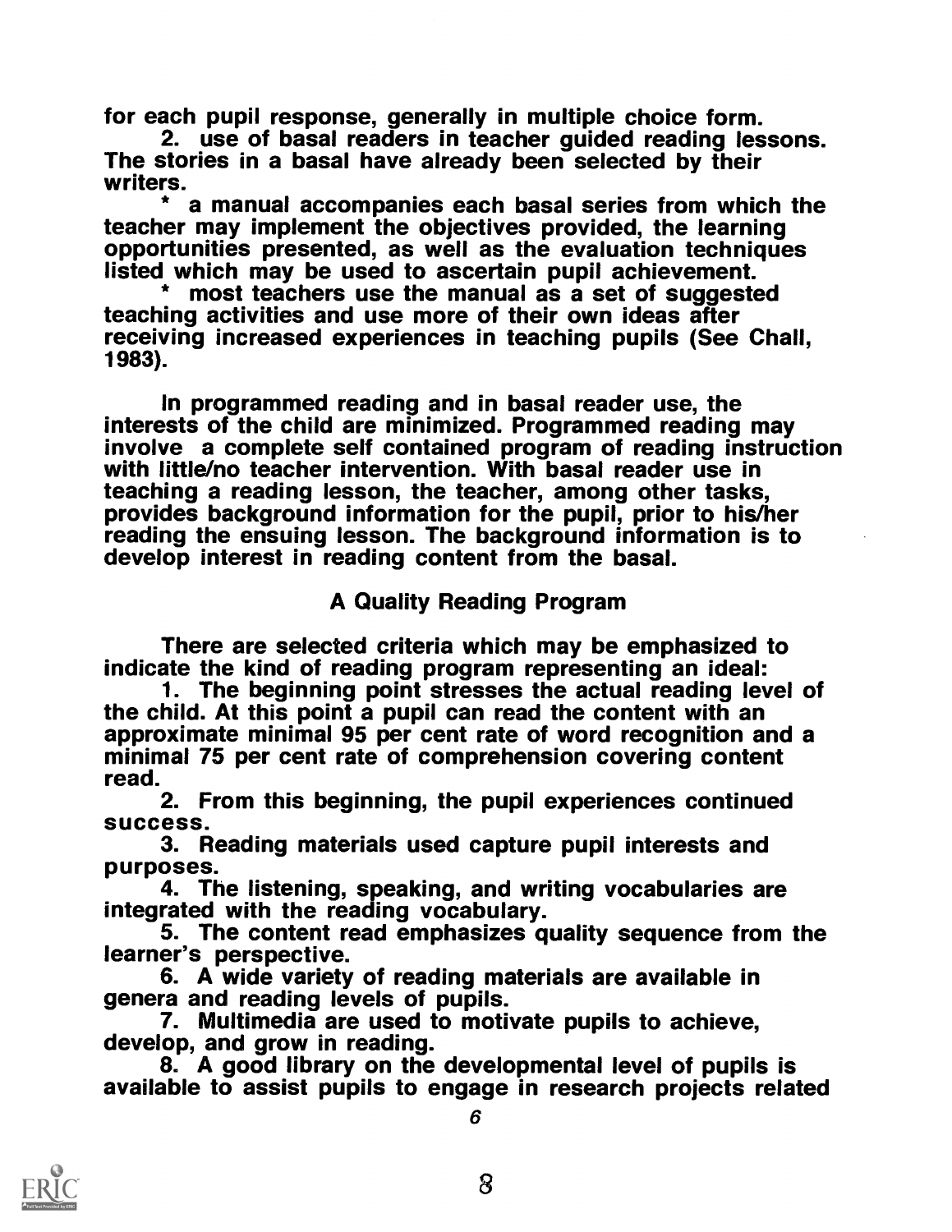to content read.<br>9. Time is available for sustained silent reading (SSR) or drop everything and read (DEAR).<br>10. Critical and creative thinking as well as problem solving

are integrated into the reading curriculum (See also Devine 1986).

### References

Chall, J. S. (1983), Learning to Read: The Great Debate. New York: Mc Graw Hill.

Devine, T. G. (1986), Teaching Reading Comprehension: From Theory to Practice. Boston: Allyn and Bacon.

Ediger, Marlow, and D. Bhaskara Rao (2000), Teaching Reading Successfully. New Delhi, India: Discovery Publishing House, Chapter Seventeen.

Ediger, Marlow (2001), "Psychologies in the Reading Curriculum, ED # 456419, ERIC.

Ediger, Marlow (2001), The Feeling Dimension in Reading, ED # 458523, ERIC.

Ediger, Marlow (2001), "Reading and Writing Connections in the Language Arts," ED # 458623, ERIC.

Ediger, Marlow (2001), Assessing the Student Teacher as a Reading Teacher, ED # 459426, ERIC.

Gardner, Howard (1993), Multiple Intelligences; Theory Into Practice. New York: Basic Books.

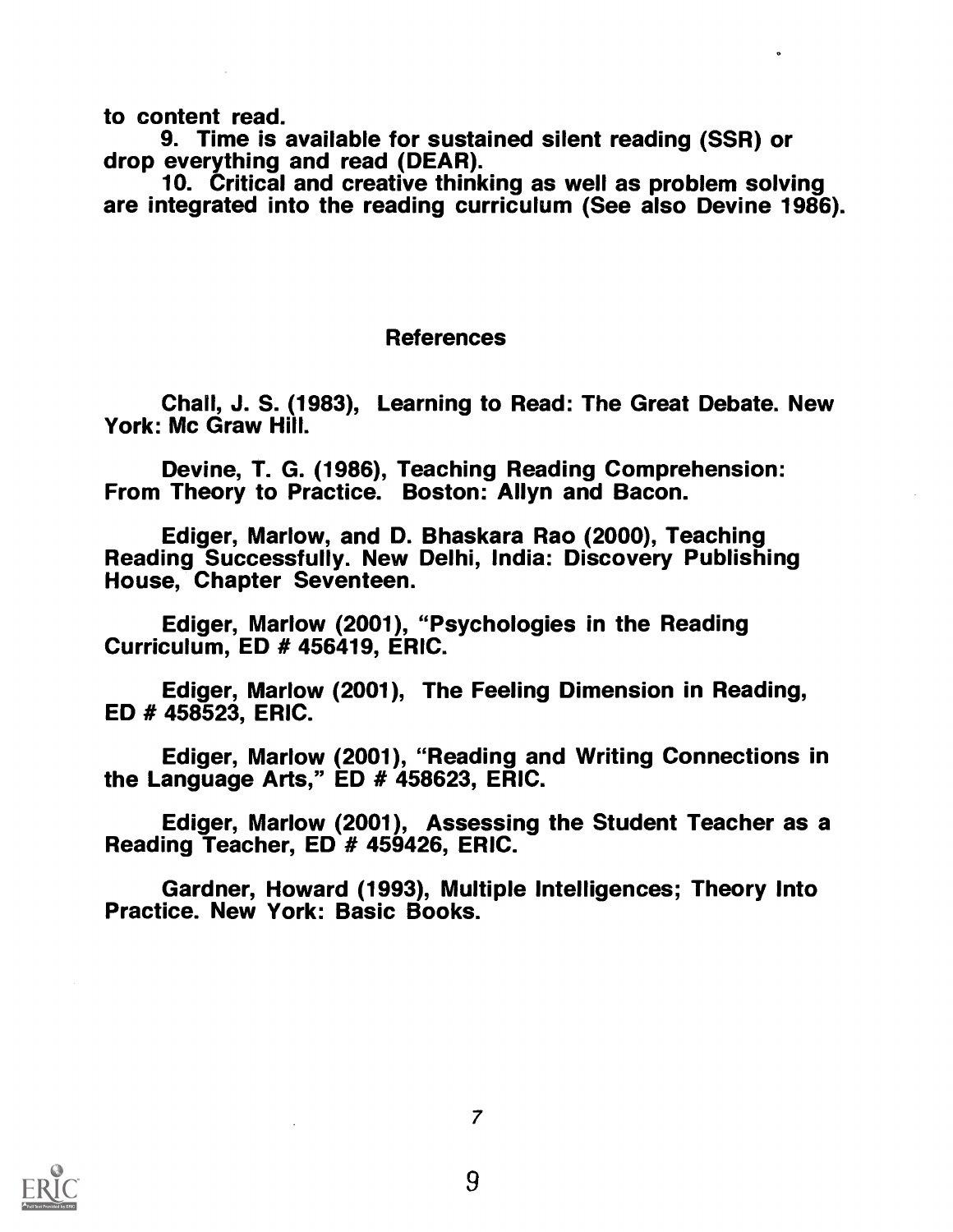| EN) | OFEDT                   |  |
|-----|-------------------------|--|
|     |                         |  |
|     |                         |  |
|     |                         |  |
|     |                         |  |
|     | <b>ED STATES OF AME</b> |  |

U.S. Department of Education

Office of Educational Research and Improvement (OERI) National Library of Education (NLE) Educational Resources Information Center (ERIC)



# REPRODUCTION RELEASE

(Specific Document)

CS 511 424

I. DOCUMENT IDENTIFICATION: Title: Evjoyment & P leasure Author(s): Corporate Source: Publication Date: W-23 -O2

#### II. REPRODUCTION RELEASE:

In order to disseminate as widely as possible timely and significant materials of interest to the educational community, documents announced in the monthly abstract journal of the ERIC system, Resources in Education (RIE), are usually made available to users in microfiche, reproduced paper copy, and electronic media, and sold through the ERIC Document Reproduction Service (EDRS). Credit is given to the source of each document, and, if reproduction release is granted, one of the following notices is affixed to the document.

If permission is granted to reproduce and disseminate the identified document, please CHECK ONE of the following three options and sign at the bottom

| of the page.<br>The sample sticker shown below will be                                                                                                           |                                   | The sample sticker shown below will be                                                                                                                                                                         | The sample sticker shown below will be                                                                                                                                                                                                                                                                                                                                                                                            |
|------------------------------------------------------------------------------------------------------------------------------------------------------------------|-----------------------------------|----------------------------------------------------------------------------------------------------------------------------------------------------------------------------------------------------------------|-----------------------------------------------------------------------------------------------------------------------------------------------------------------------------------------------------------------------------------------------------------------------------------------------------------------------------------------------------------------------------------------------------------------------------------|
| affixed to all Level 1 documents<br>PERMISSION TO REPRODUCE AND<br>DISSEMINATE THIS MATERIAL HAS<br><b>BEEN GRANTED BY</b>                                       |                                   | affixed to all Level 2A documents<br>PERMISSION TO REPRODUCE AND<br>DISSEMINATE THIS MATERIAL IN<br>MICROFICHE, AND IN ELECTRONIC MEDIA<br>FOR ERIC COLLECTION SUBSCRIBERS ONLY.<br><b>HAS BEEN GRANTED BY</b> | affixed to all Level 2B documents<br>PERMISSION TO REPRODUCE AND<br>DISSEMINATE THIS MATERIAL IN<br><b>MICROFICHE ONLY HAS BEEN GRANTED BY</b>                                                                                                                                                                                                                                                                                    |
|                                                                                                                                                                  |                                   |                                                                                                                                                                                                                |                                                                                                                                                                                                                                                                                                                                                                                                                                   |
| TO THE EDUCATIONAL RESOURCES<br><b>INFORMATION CENTER (ERIC)</b>                                                                                                 |                                   | TO THE EDUCATIONAL RESOURCES<br><b>INFORMATION CENTER (ERIC)</b>                                                                                                                                               | TO THE EDUCATIONAL RESOURCES<br><b>INFORMATION CENTER (ERIC)</b>                                                                                                                                                                                                                                                                                                                                                                  |
|                                                                                                                                                                  |                                   | 2A                                                                                                                                                                                                             | 28                                                                                                                                                                                                                                                                                                                                                                                                                                |
| Level 1                                                                                                                                                          |                                   | Level 2A                                                                                                                                                                                                       | Level 2B                                                                                                                                                                                                                                                                                                                                                                                                                          |
|                                                                                                                                                                  |                                   |                                                                                                                                                                                                                |                                                                                                                                                                                                                                                                                                                                                                                                                                   |
|                                                                                                                                                                  |                                   |                                                                                                                                                                                                                |                                                                                                                                                                                                                                                                                                                                                                                                                                   |
| Check here for Level 1 release, permitting<br>reproduction and dissemination in microfiche or other<br>ERIC archival media (e.g., electronic) and paper<br>copy. |                                   | Check here for Level 2A release, permitting<br>reproduction and dissemination in microfiche and in<br>electronic media for ERIC archival collection<br>subscribers only                                        | Check here for Level 2B release, permitting<br>reproduction and dissemination in microfiche only                                                                                                                                                                                                                                                                                                                                  |
|                                                                                                                                                                  |                                   | Documents will be processed as indicated provided reproduction quality permits.<br>If permission to reproduce is granted, but no box is checked, documents will be processed at Level 1.                       |                                                                                                                                                                                                                                                                                                                                                                                                                                   |
|                                                                                                                                                                  |                                   | to satisfy information needs of educators in response to discrete inquiries.                                                                                                                                   | I hereby grant to the Educational Resources Information Center (ERIC) nonexclusive permission to reproduce and disseminate this document<br>as indicated above. Reproduction from the ERIC microfiche or electronic media by persons other than ERIC employees and its system<br>contractors requires permission from the copyright holder. Exception is made for non-profit reproduction by libraries and other service agencies |
| Signature:<br>Sign                                                                                                                                               |                                   | Warrace Edigor                                                                                                                                                                                                 | Printed Name/Position/Title:<br>mer.                                                                                                                                                                                                                                                                                                                                                                                              |
| here, $\rightarrow$<br>Organization/Address:<br>r'≏ase                                                                                                           |                                   | Dr. Marlow Ediger, Professor Emeritus                                                                                                                                                                          | FAX:                                                                                                                                                                                                                                                                                                                                                                                                                              |
|                                                                                                                                                                  | 201 W. 22 <sup>nd</sup> , Box 417 | Truman State University                                                                                                                                                                                        | E-Mail Address:<br>Date: $8' - 23$                                                                                                                                                                                                                                                                                                                                                                                                |
|                                                                                                                                                                  |                                   | North Newton, KS. 67117                                                                                                                                                                                        |                                                                                                                                                                                                                                                                                                                                                                                                                                   |
|                                                                                                                                                                  |                                   |                                                                                                                                                                                                                | (over)                                                                                                                                                                                                                                                                                                                                                                                                                            |